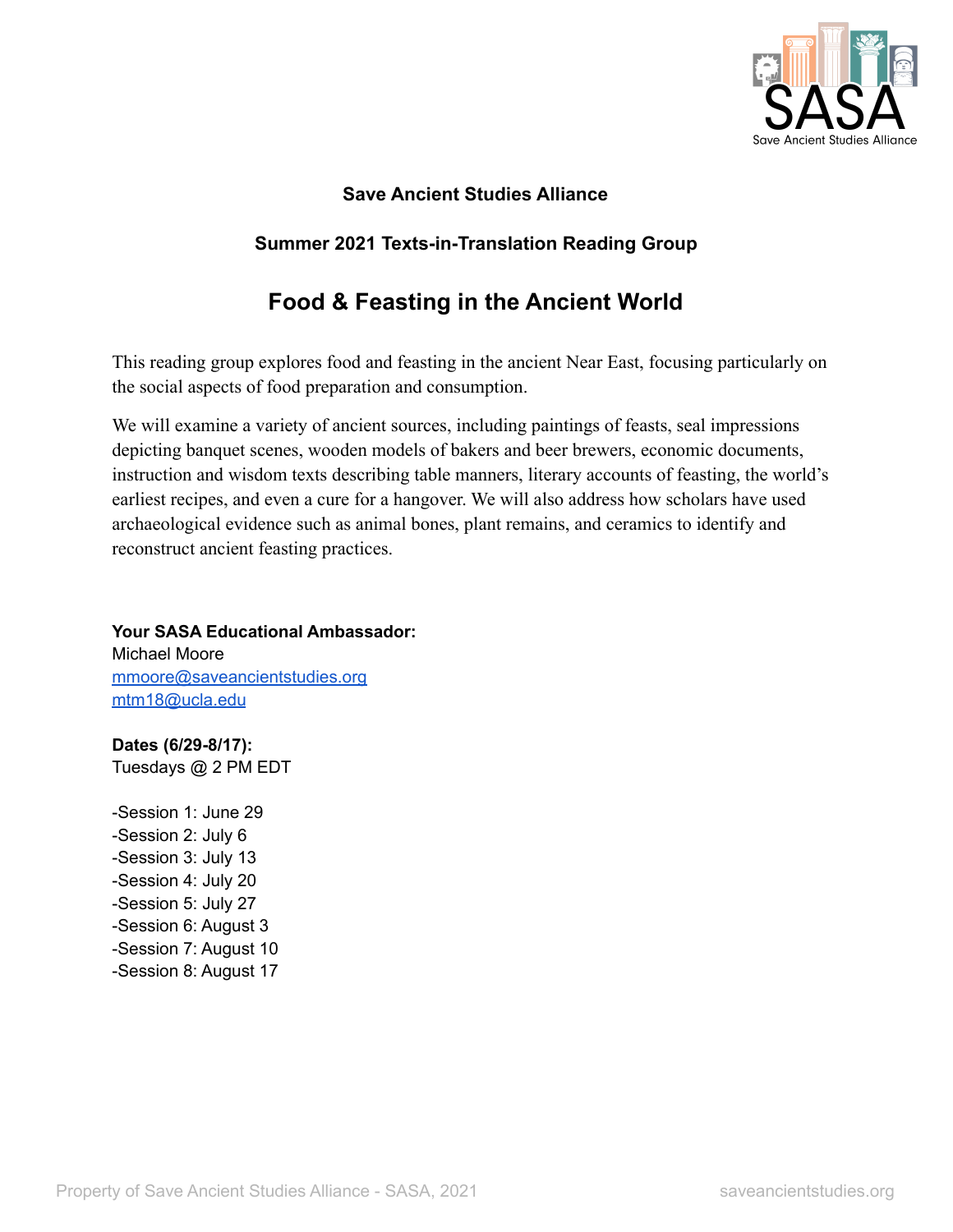**Location:** Zoom Meeting Link <https://us02web.zoom.us/j/81126773147>

Zoom Meeting ID 811 2677 3147

Zoom Meeting Password: 458842

## **Week 1 Introduction: How and why should we study food?**

"Important themes in the archaeology of food and diversity" in "The Archaeology of Food and Social Diversity" by Katheryn Twiss (pp. 365-375) [https://www.dropbox.com/s/r1iqcyyn3bebr17/Archaeology%20of%20Food%20and%20Social%20Diversity](https://www.dropbox.com/s/r1iqcyyn3bebr17/Archaeology%20of%20Food%20and%20Social%20Diversity.pdf?dl=0) [.pdf?dl=0](https://www.dropbox.com/s/r1iqcyyn3bebr17/Archaeology%20of%20Food%20and%20Social%20Diversity.pdf?dl=0)

"Food and Drink" from *The Eastern Mediterranean in the Age of Ramesses II* by Marc Van de Mieroop (pp. 134-152) <https://www.dropbox.com/s/bjuo4d8ozi2p0do/Food%20and%20Drink.pdf?dl=0>

## **Week 2 Food fit for a king: Cooking and dining in palaces**

"The King's Table: Food and Fealty in Old Babylonian Mari" by Jack Sasson (pp. 179-214) <https://www.dropbox.com/s/2wlq79pf8qnqwh6/Food%20and%20Fealty.pdf?dl=0>

Primary source readings

- Dining with the Persian king <https://www.dropbox.com/s/18rihi7mx7ln0rz/Dining%20with%20the%20Persian%20King.pdf?dl=0>
- Montezuma's table <https://www.dropbox.com/s/obl480j1ep2mlmp/Montezuma%27s%20Table.pdf?dl=0>

## Further reading

"Parnakka's Feast" by Wouter Henkelman [http://www.achemenet.com/pdf/news/WH15-02-07\\_ParnakkasFeast.pdf](http://www.achemenet.com/pdf/news/WH15-02-07_ParnakkasFeast.pdf) **Week 3 Beer, wine, and drinking in antiquity**

"Wine of Egypt's Golden Age" by Patrick McGovern <https://www.dropbox.com/s/3cn7i9u8dbdj34q/Wine%20of%20Egypt%27s%20Golden%20Age.pdf?dl=0>

Primary source readings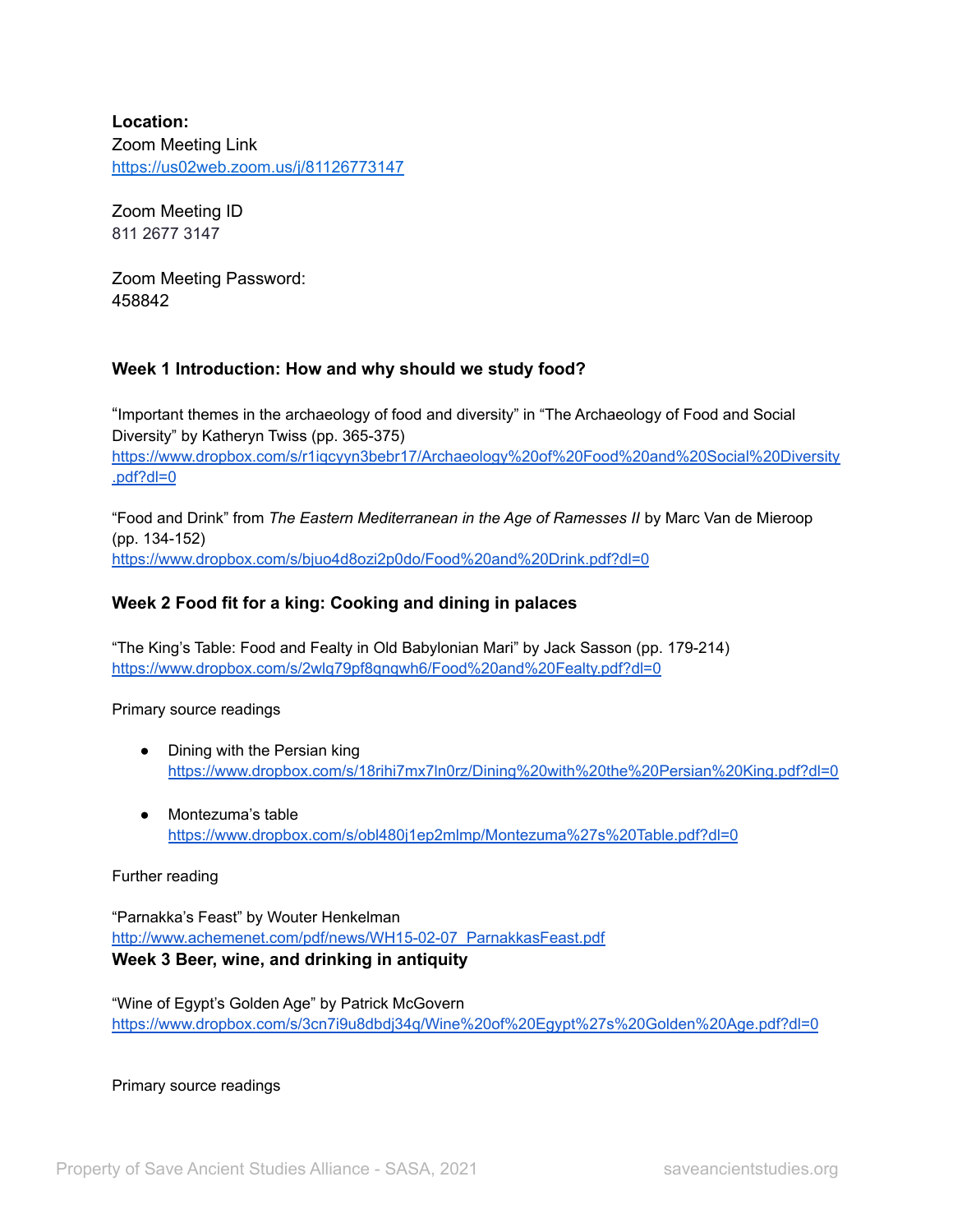- El's Drinking Party <https://www.dropbox.com/s/v0ho4ft1vvkie0q/El%27s%20Drinking%20Party.pdf?dl=0>
- Hymn to Ninkasi <https://www.dropbox.com/s/tnpwz76zadjv8g9/Hymn%20to%20Ninkasi.pdf?dl=0>
- Sumerian drinking song <https://www.dropbox.com/s/z9owl9x4r2gdkrg/Sumerian%20Drinking%20Song.pdf?dl=0>

## Further reading

- "Beer Brewing in Ancient Mesopotamia" by Kathleen Mineck [https://www.dropbox.com/s/r2a5dukb7yxlm6l/Beer%20Brewing%20in%20Ancient%20Mesopotam](https://www.dropbox.com/s/r2a5dukb7yxlm6l/Beer%20Brewing%20in%20Ancient%20Mesopotamia.pdf?dl=0) [ia.pdf?dl=0](https://www.dropbox.com/s/r2a5dukb7yxlm6l/Beer%20Brewing%20in%20Ancient%20Mesopotamia.pdf?dl=0)
- "A Toast to Ancient Greek Wine Drinking" by Kathleen Lynch <https://www.youtube.com/watch?v=T24OFbfNNNA>

## **Week 4 Cooking and food preparation**

"Food in Ancient Mesopotamia: Cooking the Yale Babylonian Culinary Recipes" <https://www.dropbox.com/s/jydmqyoa8eb39j6/Food%20in%20Ancient%20Mesopotamia.pdf?dl=0>

Excerpt from *The Pharaoh's Kitchen: Recipes from Ancient Egypt's Enduring Food Traditions* by Magda Mehdawy and Amr Hussein

<https://www.dropbox.com/s/70j8wf5bn0xmgpg/The%20Pharaoh%27s%20Kitchen.pdf?dl=0>

Excerpt from Book 10 of the Florentine Codex: The Cook, the Cacao Seller, and the Tortilla Seller <https://www.dropbox.com/s/dntg3bubvzp87c8/Florentine%20Codex.pdf?dl=0>

Further reading

- National Geographic: "Watch the Ancient Art of Chocolate-Making" <https://www.youtube.com/watch?v=3l3TFieqIvk>
- Excerpt from *The Classical Cookbook* by Andrew Dalby and Sally Grainger <https://www.dropbox.com/s/5o5k81rhcw5rq46/The%20Classical%20Cookbook.pdf?dl=0>

Links from group discussion

- <http://pass-the-garum.blogspot.com/2012/10/moretum.html>
- <https://www.romae-vitam.com/roman-bread.html>

## **Week 5 Seating arrangements, table manners, and entertainment**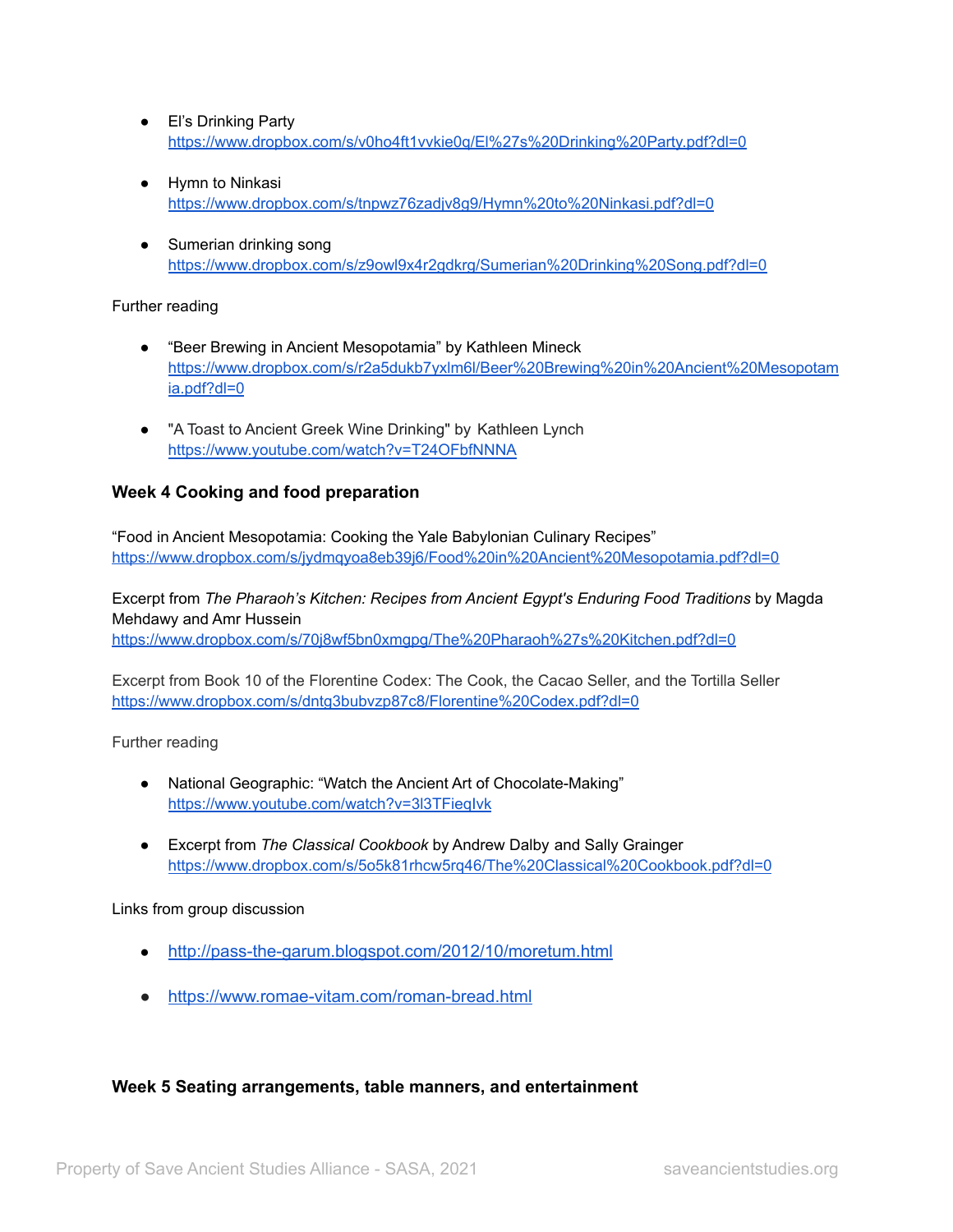Excerpt from the Book of Etiquette and Ceremonial (China, Zhou dynasty, 1st millennium BCE) <https://www.dropbox.com/s/2vo4v1k7mt53127/Book%20of%20Etiquette%20and%20Ceremonial.pdf?dl=0>

Excerpt from the Instructions of Ptahhotep (Egypt, early 2nd millennium BCE) <https://www.dropbox.com/s/sel7da2z7naee55/Instructions%20of%20Ptahhotep.pdf?dl=0>

Excerpt from *Historia del Nuevo Mundo* by Bernabe Cobo (Inca empire, 15th/16th century) <https://www.dropbox.com/s/k1asvbssk4ma250/Inca%20Meals.pdf?dl=0>

#### Further reading

- Dining and Etiquette in the Assyrian court (8th/7th century BCE) <https://www.dropbox.com/s/stezjk5bbttezsa/Assyrian%20Dining%20Etiquette.pdf?dl=0>
- Hittite festival scenes from Alaça Höyük (Turkey, 13th century BCE) <https://www.hittitemonuments.com/alacahoyuk/>
- Banquet scene from the Tomb of Nebamun (Egypt, 14th century BCE) [https://www.open.edu/openlearn/ocw/mod/oucontent/view.php?id=91061&section=\\_unit3.3](https://www.open.edu/openlearn/ocw/mod/oucontent/view.php?id=91061§ion=_unit3.3)

## **Week 6 Food and status**

"From Greece to Rome: The feasts of Roman dynasts," *Food and Drink in Antiquity* by John Donahue <https://www.dropbox.com/s/h99mhtznps21w2x/Roman%20Dining.pdf?dl=0>

#### Read if you have the time

• Dining and etiquette in the Assyrian court (if not already read for the previous week) <https://www.dropbox.com/s/stezjk5bbttezsa/Assyrian%20Dining%20Etiquette.pdf?dl=0>

## Further reading

- Reclining and Dining (and Drinking) in Ancient Rome <https://blogs.getty.edu/iris/reclining-and-dining-and-drinking-in-ancient-rome/>
- The Roman Banquet [https://www.metmuseum.org/toah/hd/banq/hd\\_banq.htm](https://www.metmuseum.org/toah/hd/banq/hd_banq.htm)

## **Week 7 Feasting with the dead**

"Feasts for the dead in the ancient Middle East" (pp. 63-94), excerpt from *In Remembrance of Me: Feasting with the Dead in the Ancient Middle East* edited by Virginia Rimmer Herrmann and J. David Schloen

<https://oi.uchicago.edu/sites/oi.uchicago.edu/files/uploads/shared/docs/oimp37.pdf>

## **Week 8 Everyday dining: How and what did the average person eat?**